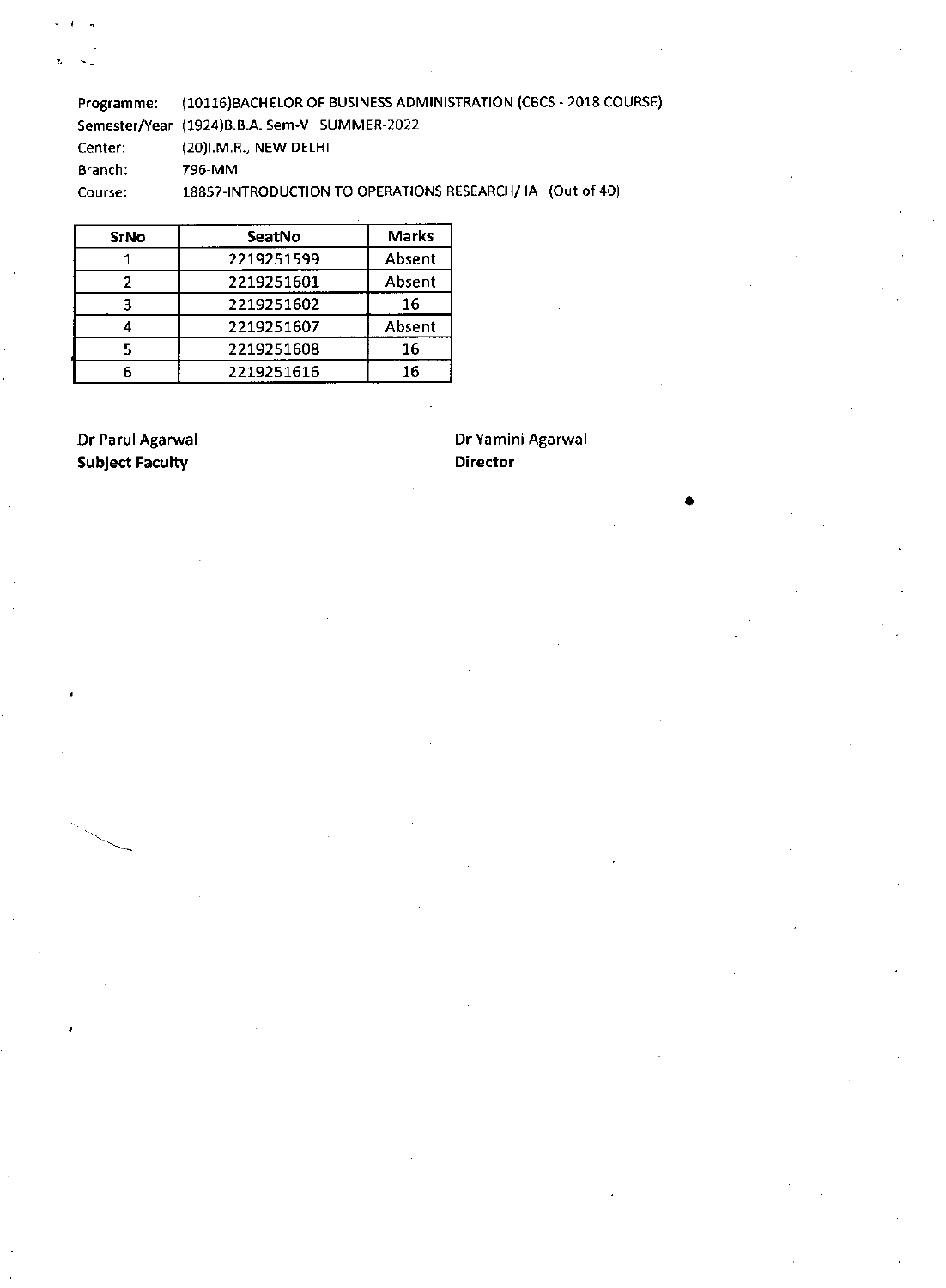### Programm(10116)BACHELOR OF BUSINESS ADMINISTRATION (CBCS - 2018 COURSE) Semester/ \ (1924)B.B.A. Sem-V SUMMER-2022

Center: (20)I.M.R., NEW DELHI

Branch: 797-FM

Course: 18857-INTRODUCTION TO OPERATIONS RESEARCH/IA (Out of 40) (Out of 40)

| SrNo: | SeatNo |                   | lMarks |  |
|-------|--------|-------------------|--------|--|
|       |        | 2219251712 ABSENT |        |  |
|       |        | 2219251714 ABSENT |        |  |

Dr. Parul Aggarwal Subject Faculty

Dr. Yamini Agarwal Director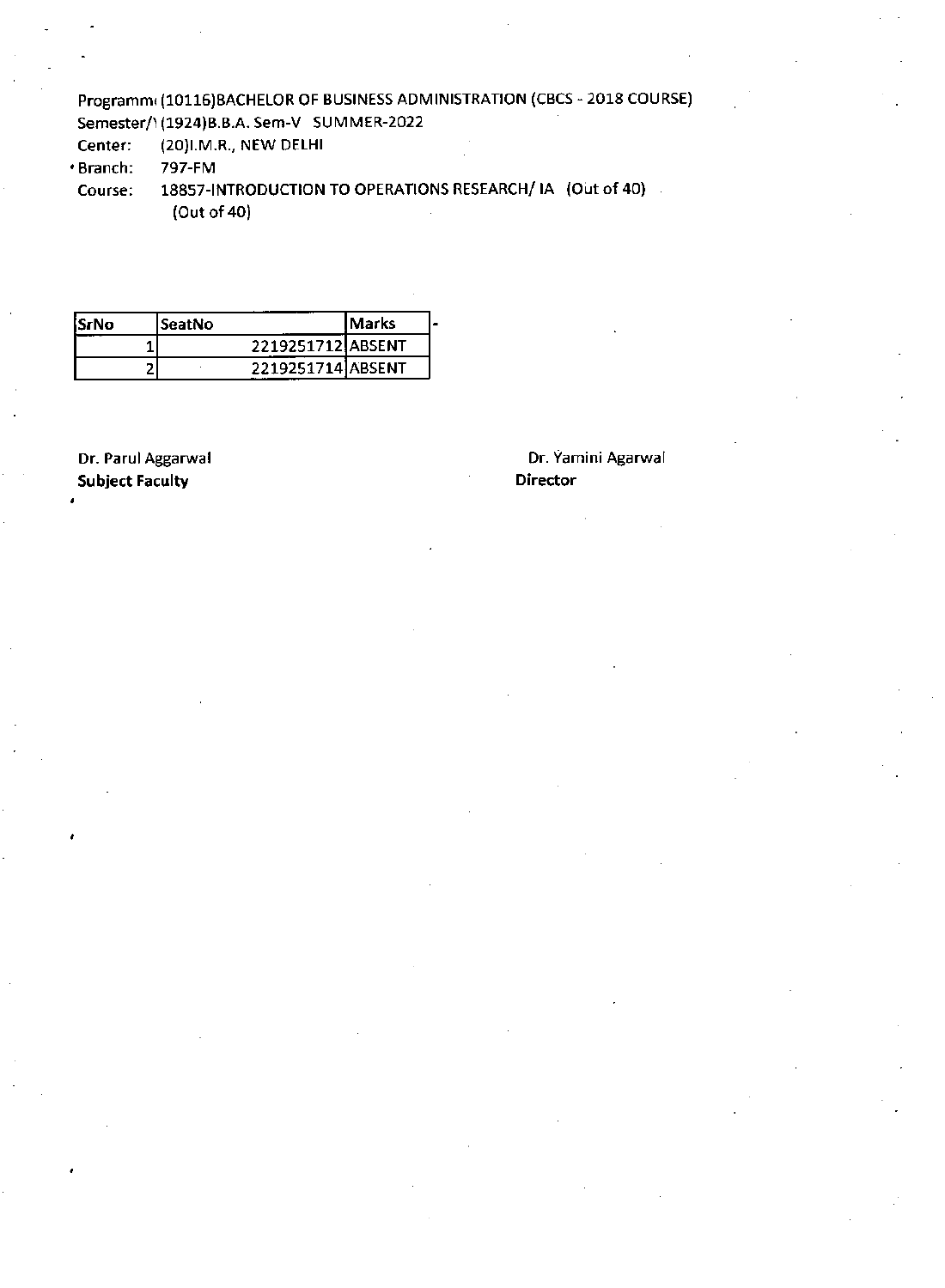Programme: (10116)BACHELOR OF BUSINESS ADMINISTRATION (CBCS -2018 COURSE) Semester/YE (1924)B.B.A. Sem-V SUMMER-2022

Center: (20)I.M.R., NEW DELHI

Branch: 798-HRM

Course: 18857-INTRODUCTION TO OPERATIONS RESEARCH/ IA (Out of 40)

(Out of 40)

| srrvo<br>. | seatNo     | <b>Marks</b> |
|------------|------------|--------------|
|            | 2219251759 | Ahsent       |

**Subject Faculty Contract Contract Contract Contract Contract Contract Contract Contract Contract Contract Contract Contract Contract Contract Contract Contract Contract Contract Contract Contract Contract Contract Contrac** 

Dr Parul Aggarwal **Dr** Yamini Agarwal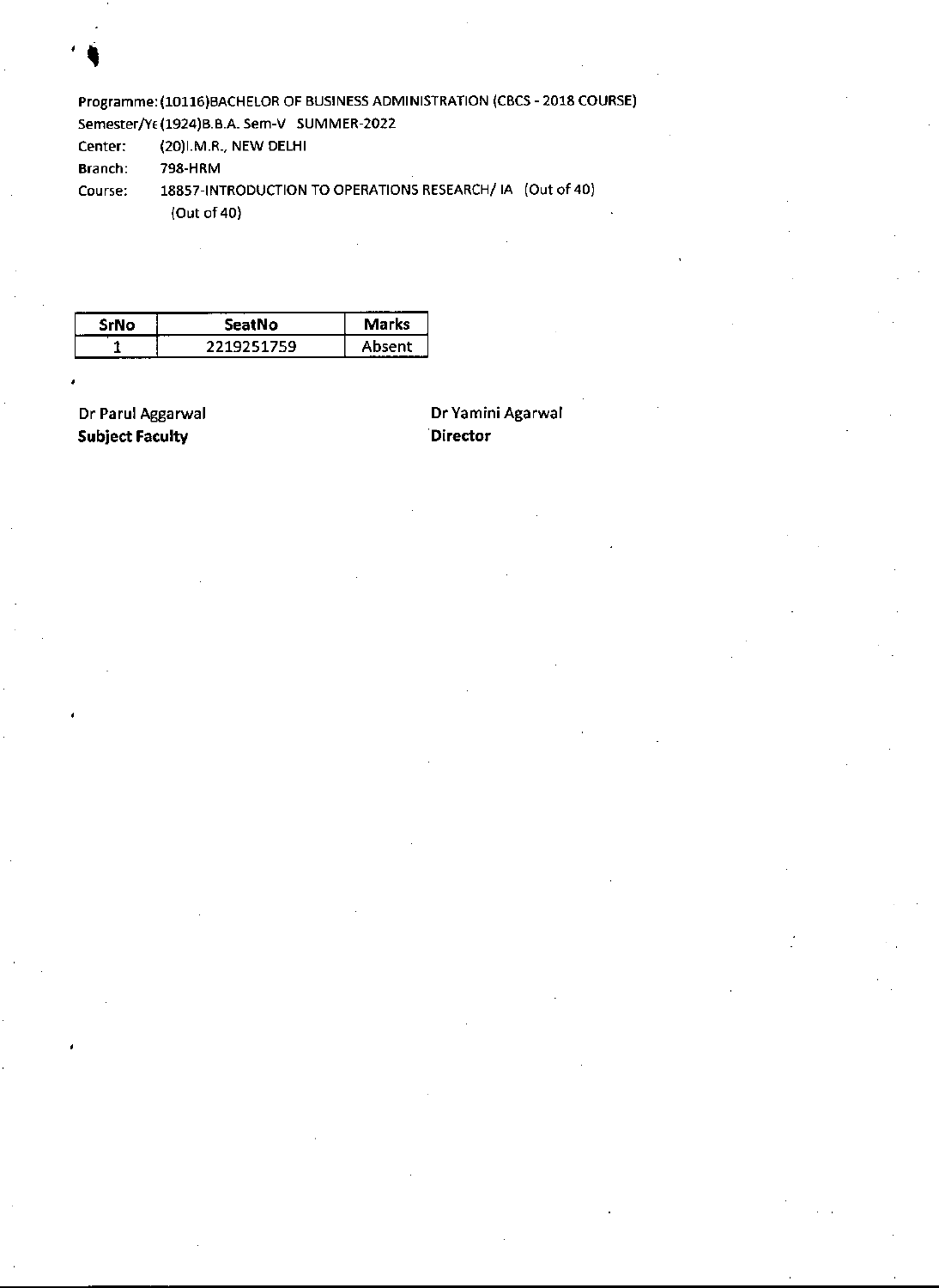Programme: Semester/Year Center: Branch: (10116)BACHELOR OF BUSINESS ADMINISTRATION (CBCS -2018 COURSE) (1924)B.B.A. Sem-V SUMMER-2022 (20)I.M.R., NEW DELHI 796-MM

Course:

I8839-SUMMER INTERNSHIP REPORT & VIVA/ CONTINUOUS ASSESSMEN (Out of 100)

|             | ,             |              |
|-------------|---------------|--------------|
| <b>SrNo</b> | <b>SeatNo</b> | <b>Marks</b> |
| 1           | 2219251599    | Absent       |
| 2           | 2219251600    | 45           |
| 3           | 2219251601    | Absent       |
| 4           | 2219251602    | Absent       |
| 5.          | 2219251604    | 40           |
| 6           | 2219251607    | Absent       |
| 7           | 2219251608    | 70           |
| 8           | 2219251613    | Absent       |
| 9           | 2219251614    | Absent       |
| 10          | 2219251615    | 55           |
| 11          | 2219251616    | 55           |
| 12          | 2219251617    | 60           |
| 13          | 2219251618    | 56           |
| 14          | 2219251619    | 60           |
| 15          | 2219251620    | 55           |

Dr Pankaj Saini  $\bigvee_{\mathfrak{b}} \bigvee_{\mathfrak{b}}$  (Dr Yamini Agarwal Ms Minakshi **Director**  Dr Parul Aggarwall Dr Ashima Bhatnagar Mr Sanjay Roy **Subject faculty**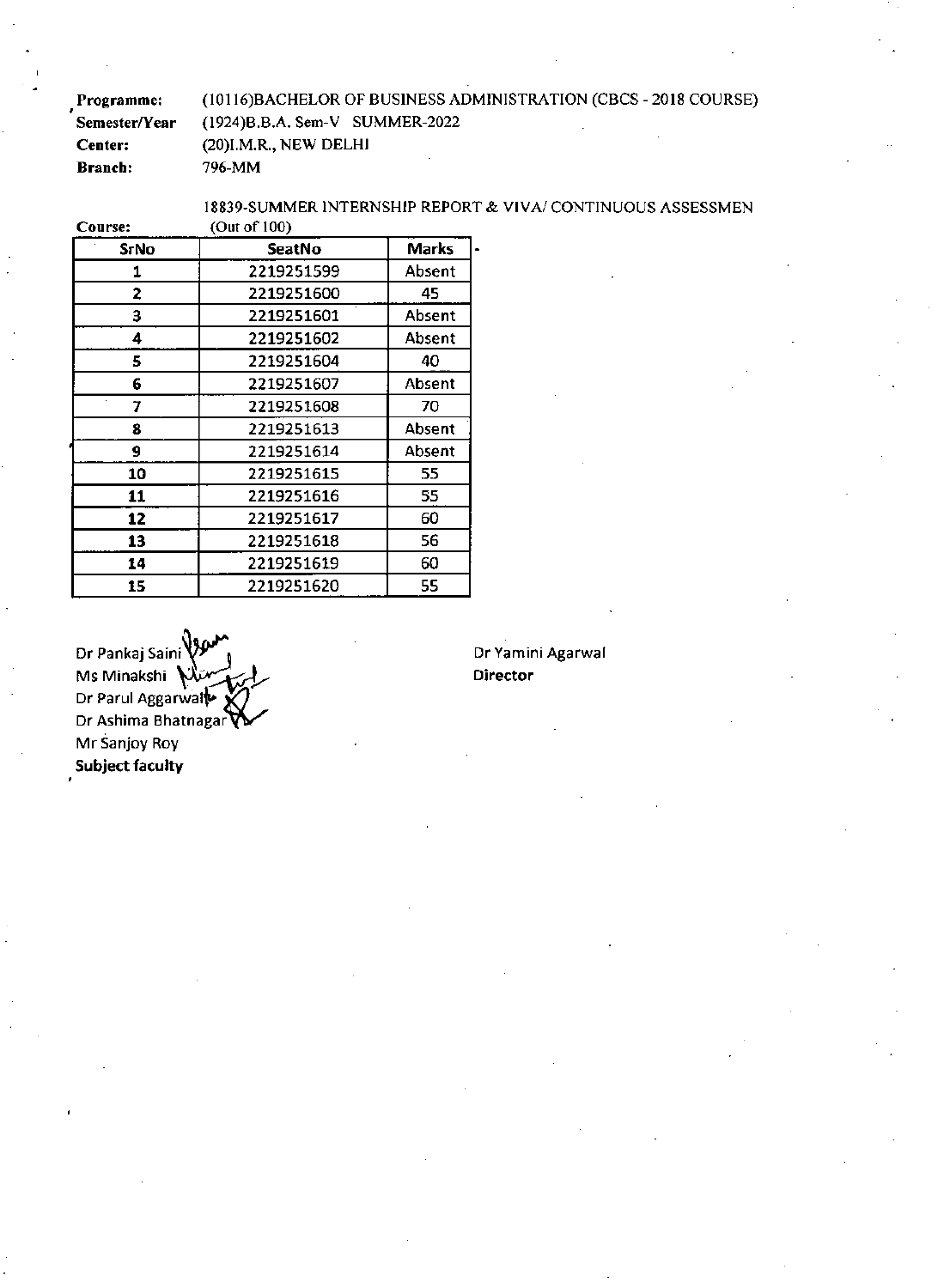## Programmi (10116)BACHELOR OF BUSINESS ADMINISTRATION (CBCS - 2018 COURSE) Semester/ (1924) B.B.A. Sem-V SUMMER-2022

Center: (20)I.M.R., NEW DELHI

Branch: 797-FM

### 18839-SUMMER INTERNSHIP REPORT & VIVA/ CONTINUOUS ASSESSMEN

Course: (Out of 100)

 $\ddot{\phantom{a}}$ 

| SrNo | SeatNo     | <b>Marks</b> |
|------|------------|--------------|
|      | 2219251712 | Absent       |
| 2    | 2219251713 | Absent       |
| 3    | 2219251714 | Absent       |
|      | 2219251715 | 75           |
| ς    | 2219251716 | 45           |
|      | 2219251717 | 58           |
|      | 2219251718 | 65           |

Dr. Ashima Bhatnagar k". Dr Pankaj Saini (1 Ms Minakshi U Mr Sanjoy roy **Dr Yamini Agarwal Subject faculty and the contract of the Contract of Contract of the Director**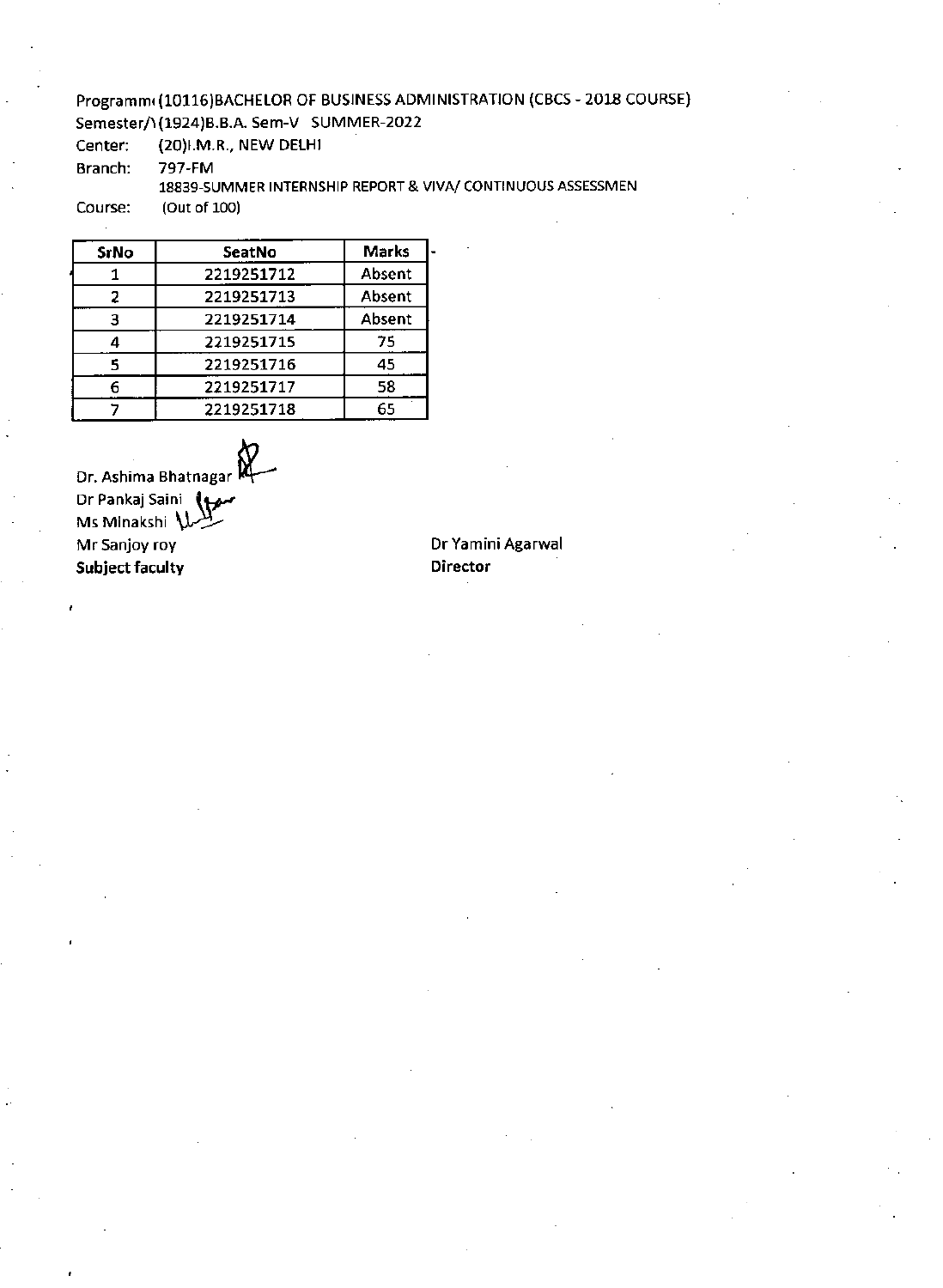.<br>Programme: Semester/Year Center: Branch:

(10116)BACHELOR OF BUSINESS ADMINISTRATION (CBCS -2018 COURSE) (1924)B.B.A. Sem-V SUMMER-2022 (20)I.M.R., NEW DELHI 798-HRM

18839-SUMMER INTERNSHIP REPORT & VIVA/ CONTINUOUS ASSESSMEN (Out of 100)

Course:

| <b>SrNo</b> | SeatNo     | <b>Marks</b> |
|-------------|------------|--------------|
|             | 2219251759 | Absent       |
|             | 2219251760 | Absent       |
|             | 2219251761 | 60           |
|             | 2219251762 | 60           |
|             | 2219251763 | 63           |

Ms Minakshi Dr Pankaj Saini Mr Sanjoy Roy **Subject Faculty** 

#### Dr. Yamini Agarwal **Director**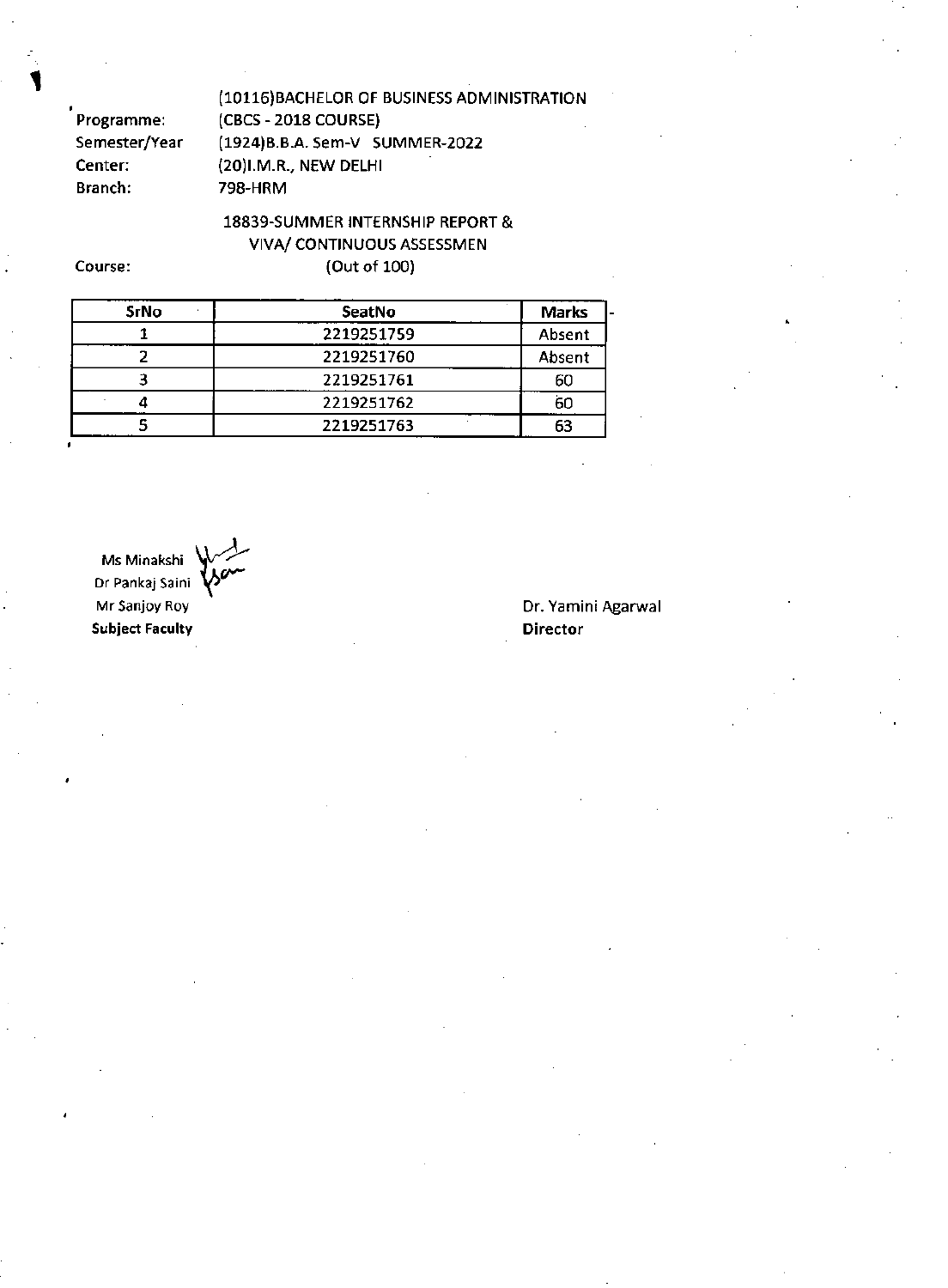(10116)BACHELOR OF BUSINESS ADMINISTRATION

Programmt (CBCS - 2018 COURSE)

Semester/ \(1924) B.B.A. Sem-V SUMMER-2022

Center: (20)I.M.R., NEW DELHI

Branch: 799-IBM

18839-SUMMER INTERNSHIP REPORT & VIVA/ CONTINUOUS ASSESSMEN

Course: (Out of 100)

| SeatNo     | <b>Marks</b> |
|------------|--------------|
| 2219251828 | Absent       |
| 2219251830 | 58           |
| 2219251831 | 55           |
| 2219251832 | Absent       |
| 2219251833 | 62           |
| 2219251834 | 55           |
| 2219251835 | 58           |
|            |              |

Ms Minakshi Dr Pankaj Saini Mr Sanjoy Roy **Subject Faculty** 

**Dr.** Yamini Agarwa I **Director**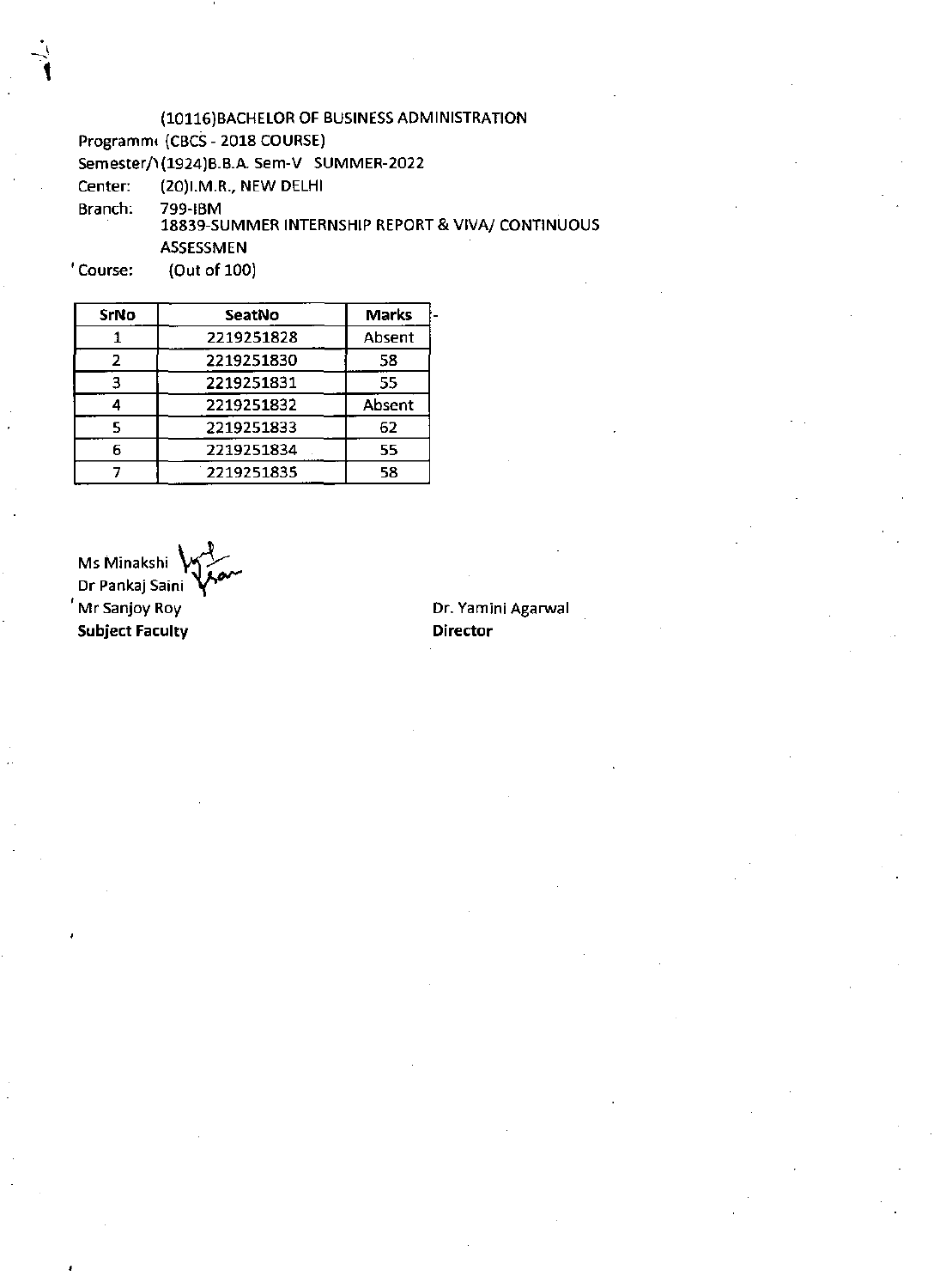Programme: (10116)BACHELOR OF BUSINESS ADMINISTRATION (CBCS -2018 COURSE) Semester/Year (1924)B.B.A.Sem-V SUMMER-2022 Center: (20)I.M.R., NEW DELHI Branch: 796-MM Course: 18841-CONSUMER BEHAVIOR/ IA (Out of 40)

| <b>SrNo</b> | <b>SeatNo</b> | <b>Marks</b> |
|-------------|---------------|--------------|
|             | 2219251599    | Absent       |
|             | 2219251601    | Absent       |
|             | 2219251602    | 16           |
|             | 2219251607    | Absent       |
|             | 2219251608    | 19           |
|             | 2219251614    | Absent       |

**Subject faculty** 

# Dr. Aditi Malhotra **Dr. Yamini Agarwal**<br>
Subject faculty **Director Director**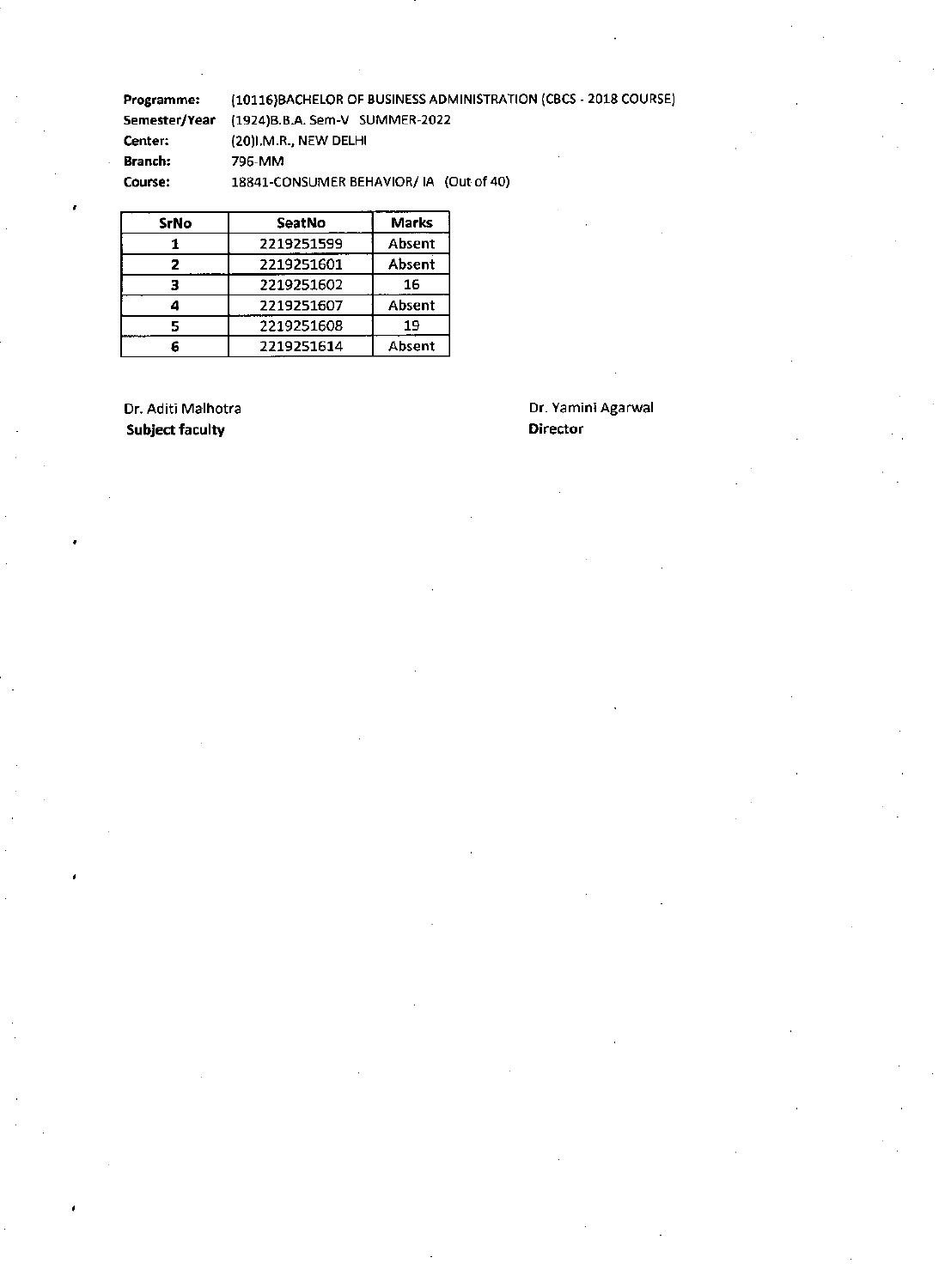Programme: (10116)BACHELOR OF BUSINESS ADMINISTRATION (CBC5 -2018 COURSE) Semester/Year (1924)B.B.A. Sem-V SUMMER-2022 Center: (20)I.M.R., NEW DELHI Branch: 796-MM ,Course: 18842-SALES & DISTRIBUTION MANAGEMENT/ IA (Out of 40)

**SrNo SeatNo Marks**  1 2219251599 Absent 2 2219251604 23 3 2219251607 Absent **4** 2219251608 28 5 2219251613 Absent 6 2219251615 25 7 2219251629 Absent

**Subject Faculty Director Acts and Director Acts and Director** 

Ms Bhavika Batra **Dr. Yamini Agarwal**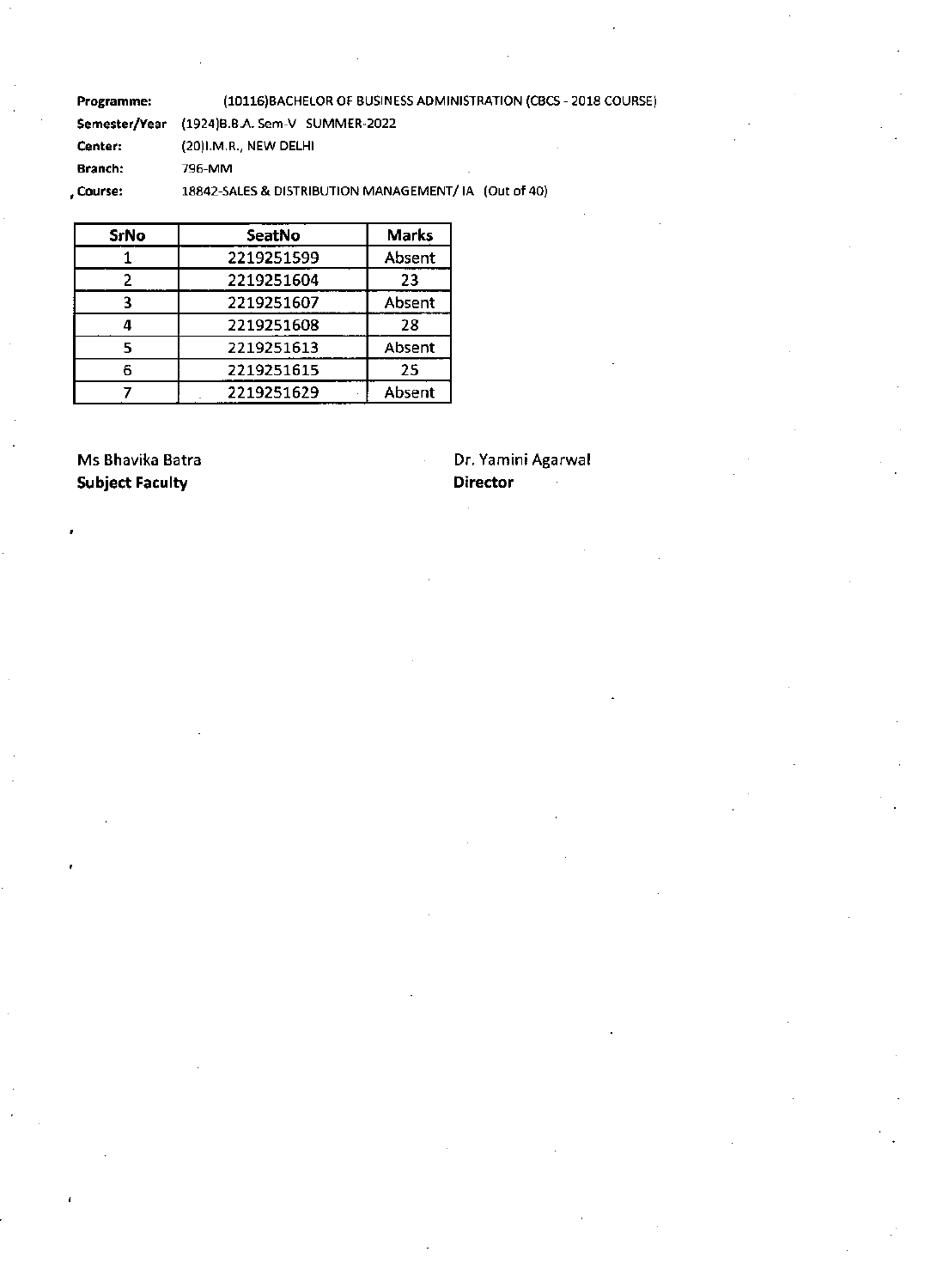Programme (10116)BACHELOR OF BUSINESS ADMINISTRATION (CBCS -2018 COURSE)

Semester/Y<sub>1</sub>(1924)B.B.A. Sem-V SUMMER-2022

Center: (20)I.M.R., NEW DELHI

Branch: 797-FM

Course: 18843-ELEMENTS OF FINANCIAL SERVICES/ IA (Out of 40)

| SrNo | lSeatNo    | lMarks |
|------|------------|--------|
|      | 2219251712 | Absent |
|      | 2219251714 | Absent |

Dr Pankaj Saini  $\bigvee^V$ <br>
MS Minakshi  $\bigvee^V$ MS Minakshi %PO' **Director PC Final Year**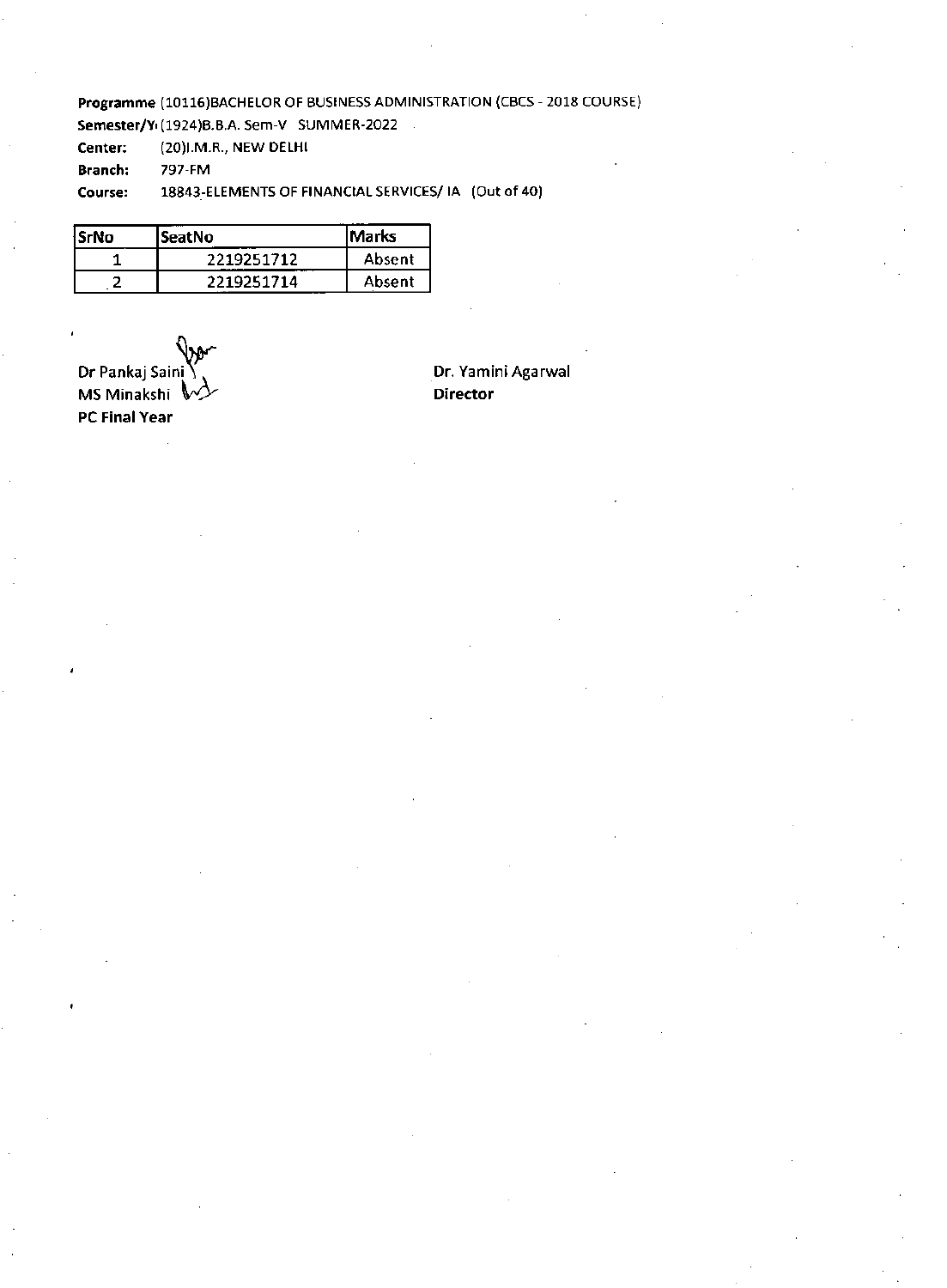# Programme (10116)BACHELOR OF BUSINESS ADMINISTRATION (CBCS -2018 COURSE)

Semester/Y (1924)8.8.A. Sem-V SUMMER-2022

Center: (20)I.M.R., NEW DELHI

'Branch: 797-FM

#### Course: 18844-INTRODUCTION TO MANAGEMENT CONTROL SYSTEMS/ IA (Out of 40)

| <b>SrNo</b> | SeatNo     | <b>Marks</b> |
|-------------|------------|--------------|
|             | 2219251712 | Absent       |
|             | 2219251714 | Absent       |

Dr Pankaj saini Ms Minakshi Sati **-31** Dr Yamini Agarwal PC BBA Final year Director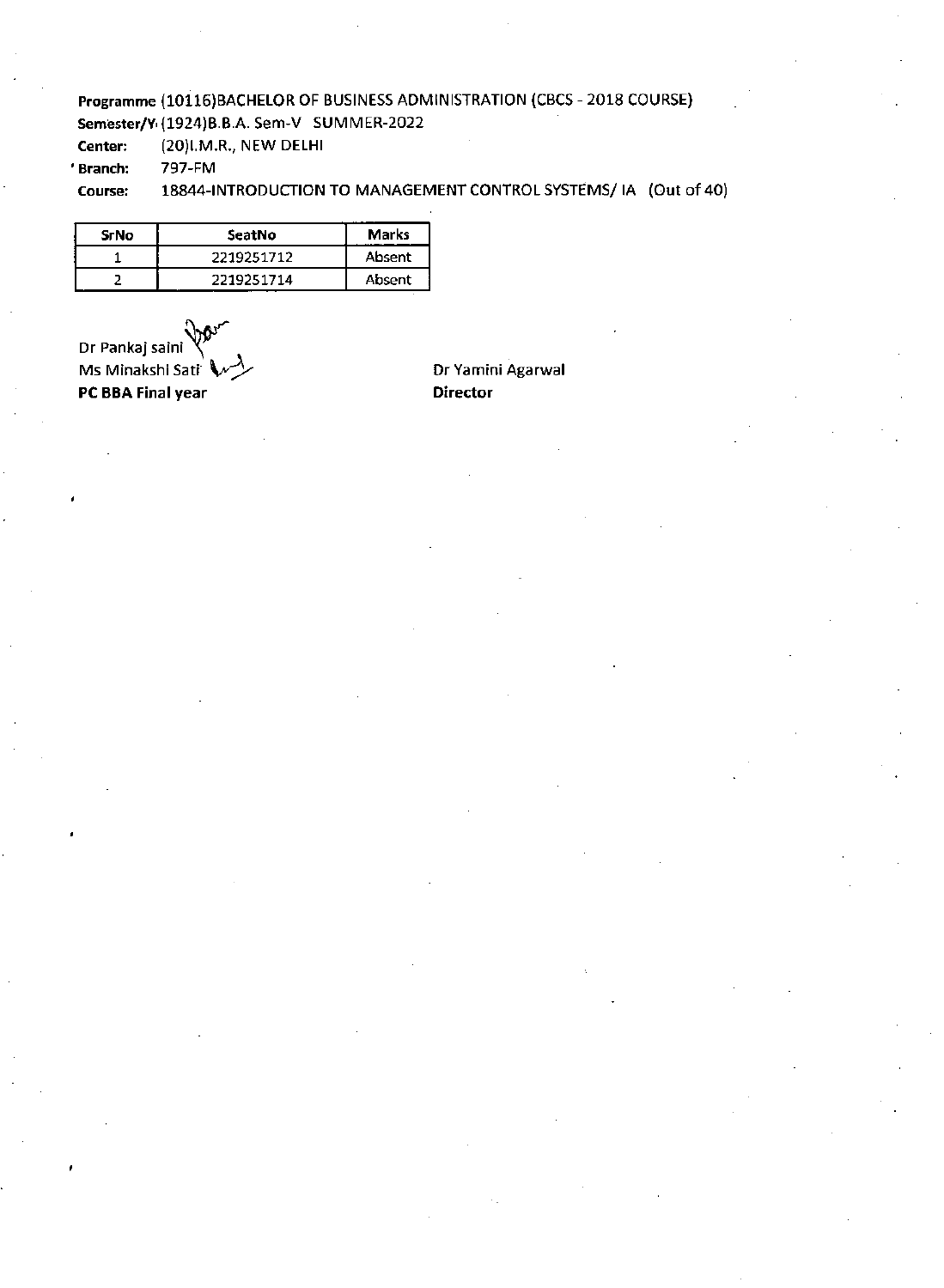### Programm(10116)BACHELOR OF BUSINESS ADMINISTRATION (CBCS - 2018 COURSE) Semester/1(1924)B.B.A. Sem-V SUMMER-2022

Center: (20)I.M.R., NEW DELHI

Branch: 799-IBM

Course: 18847-INTERNATIONAL MARKETING/ IA (Out of 40) (Out of 40)

| <b>SrNo</b> | SeatNo     | <b>Marks</b> |  |
|-------------|------------|--------------|--|
|             | 2219251828 | Ahsent       |  |

Dr Panka Ms Minakshi Sati **PC BBA Final Year** 

#### Dr. Yamini Agarrwal **Director**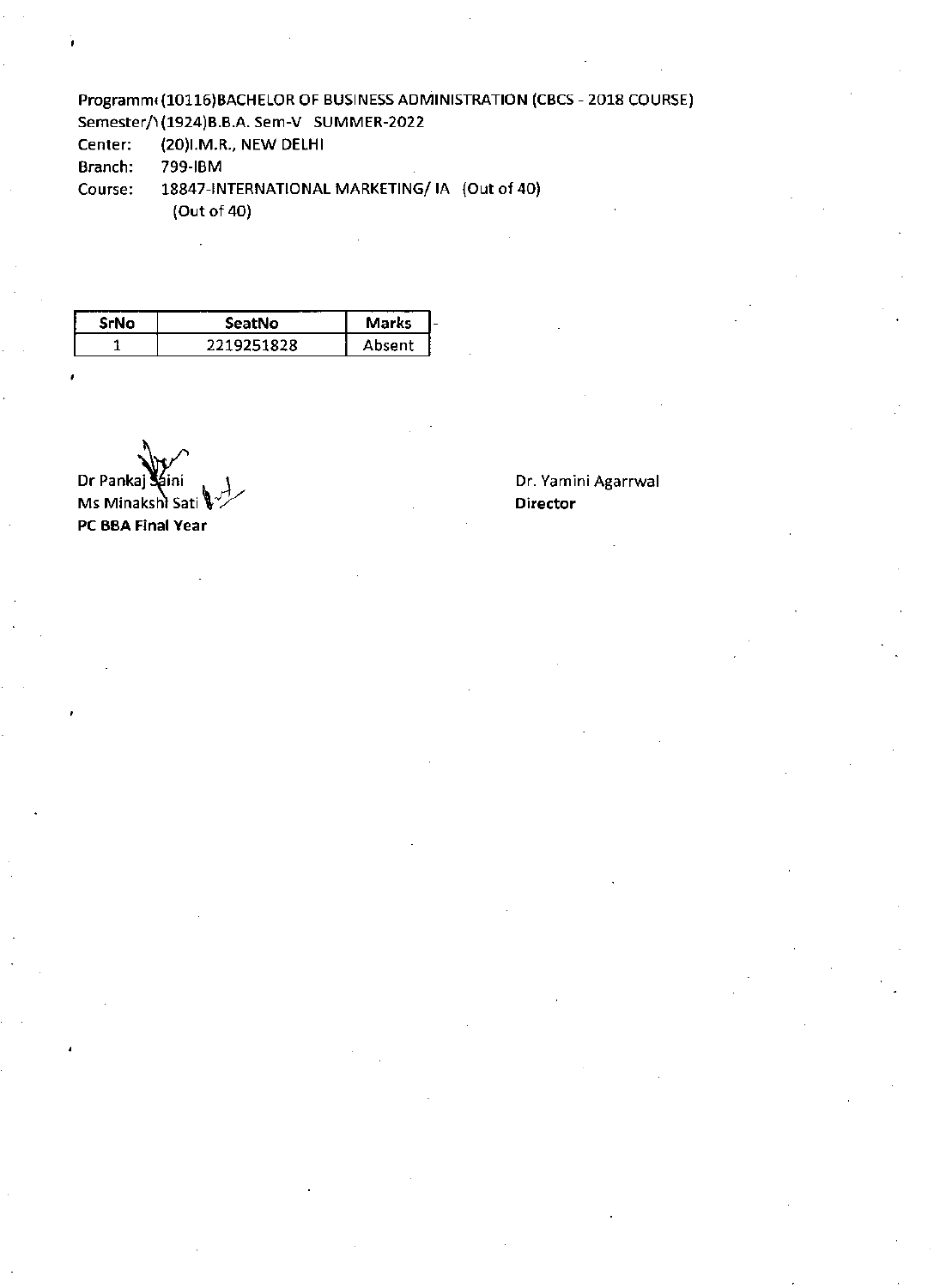### Programm(10116)BACHELOR OF BUSINESS ADMINISTRATION (CBCS - 2018 COURSE) Semester/1 (1924)B.B.A. Sem-V SUMMER-2022

Center: (20)I.M.R. NEW DELHI

Branch: 799-IBM

Course: 18848-EXPORT IMPORT PROCEDURE & DOCUMENTATION/ IA (Out of **40) (Out** of 40)

| <b>SrNo</b> | ISeatNo           | lMarks |  |
|-------------|-------------------|--------|--|
|             | 2219251828 Absent |        |  |

Dr Pankaj Sain Ms Minakshi Sati  $\sqrt{4}$ **PC BRA Final Year** 

#### **Dr. Yamini Agarrwal Director**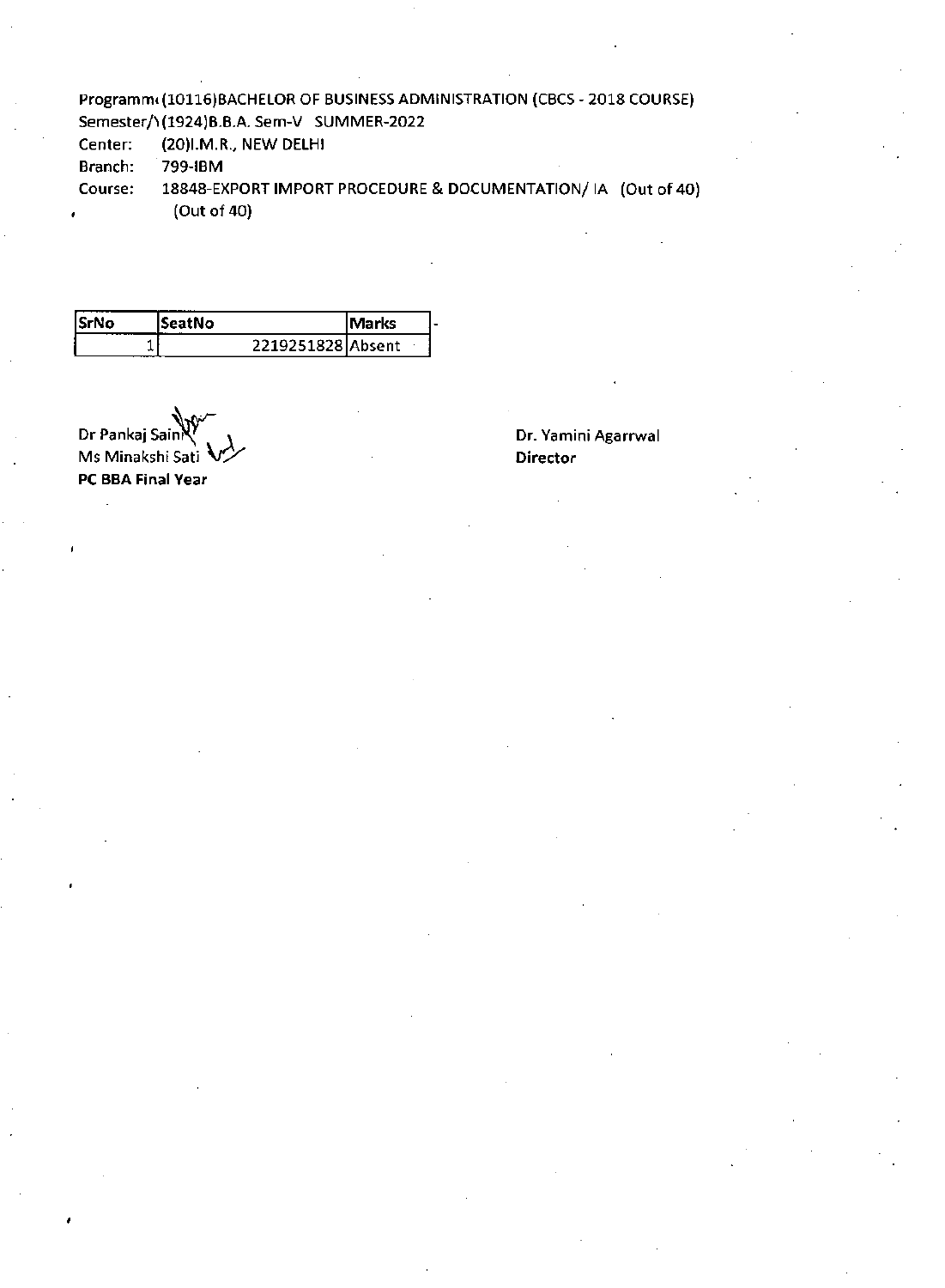**Programme:** (10116)BACHELOR OF BUSINESS ADMINISTRATION (CBCS -2018 COURSE) **Semester/Year** (1924)B.B.A. Sem-V SUMMER-2022 **Center: (20)I.M.R., NEW DELHI Branch:** 796-MM

# , Course: 18840-MANAGEMENT OF SERVICES/ IA (Out of 40)

| SrNo | <b>SeatNo</b> | <b>Marks</b> |
|------|---------------|--------------|
|      | 2219251599    | Absent       |
|      | 2219251604    | 20           |
|      | 2219251607    | Absent       |
|      | 2219251608    | 28           |
|      | 2219251613    | Absent       |

**Subject Faculty Dr**<sup>3</sup>Sanjay Manocha **Dr Yamini Agarwal Director**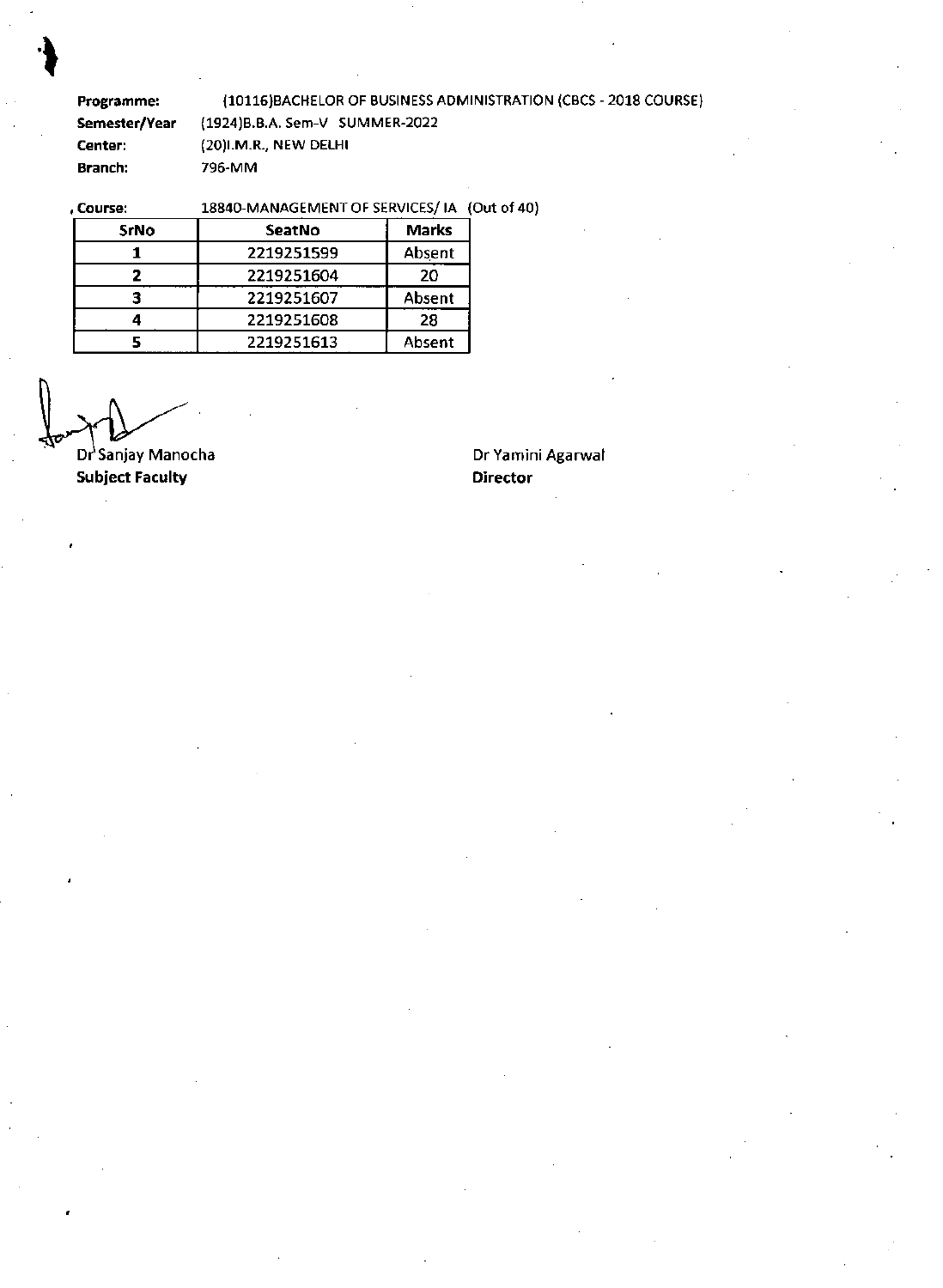Programme: (10116)BACHELOR OF BUSINESS ADMINISTRATION (CBCS - 2018 COURSE)<br>Semester/Year (1924)B.B.A. Sem-V SUMMER-2022 (1924)B.B.A. Sem-V SUMMER-2022 Center:<br>Branch: (20)I.M.R., NEW DELHI Branch: 797-FM Course: 18840-MANAGEMENT OF SERVICES/ IA (Out of 40)

| SrNo | SeatNo     | <b>Marks</b> |
|------|------------|--------------|
|      | 2219251712 | Absent       |
|      | 2219251714 | Absent       |

Dr Sanjay Manocha

Subject Faculty

Dr Yamini Agarwal Director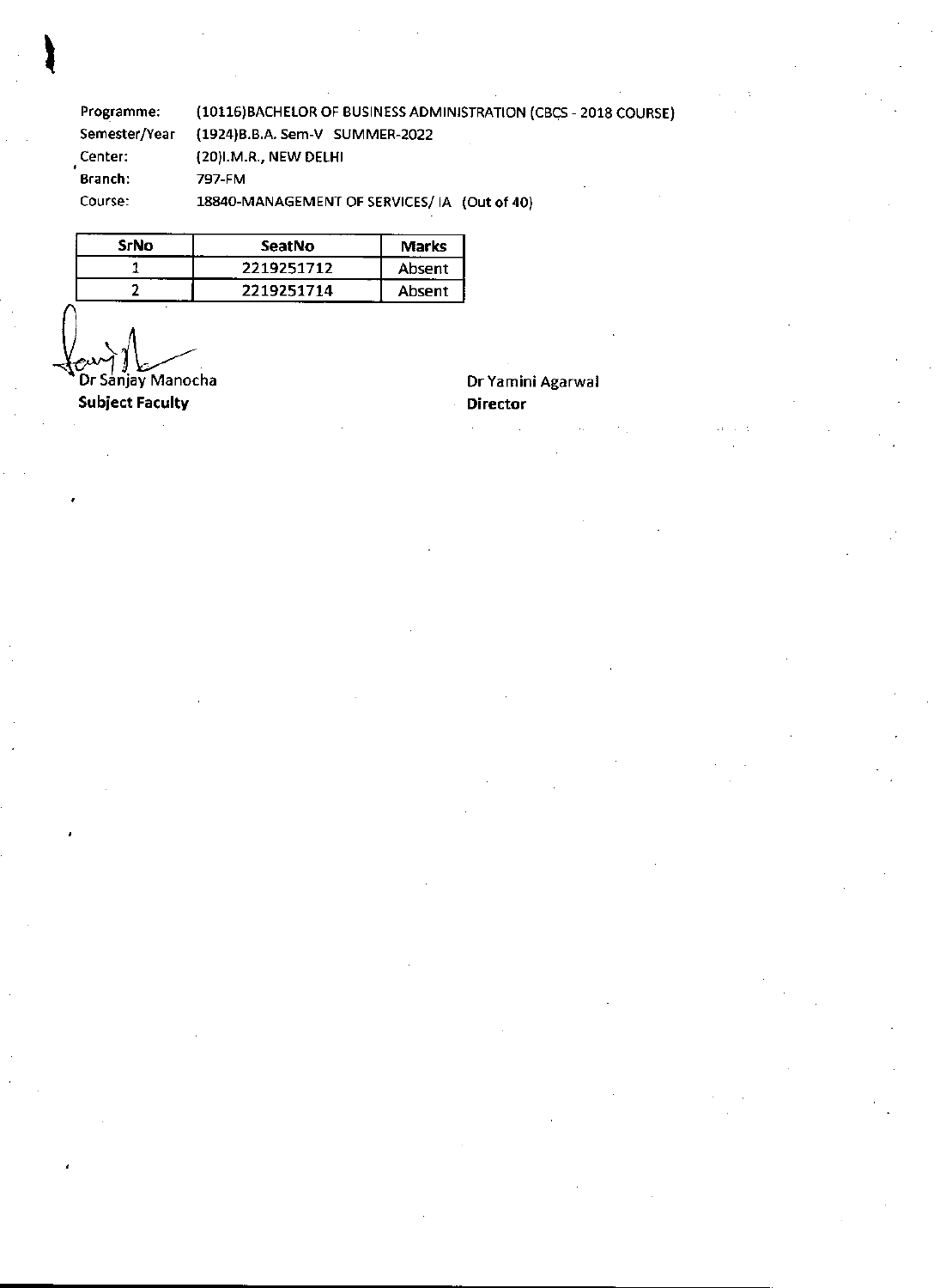Programm (10116)BACHELOR OF BUSINESS ADMINISTRATION (CBCS -2018 COURSE) Semester/1(1924)B.B.A. Sem-V SUMMER-2022

Center: (20)I.M.R., NEW DELHI

Branch: 798-HRM

Course: 18840-MANAGEMENT OF SERVICES/ IA (Out of 40) (Out of 40)

**SrNo SeatNo** 

**Marks** - 2219251759 Absent

Dr Sanjay Manocha

**1** 

**Subject Faculty** 

#### Dr Yamini Agarwal **Director**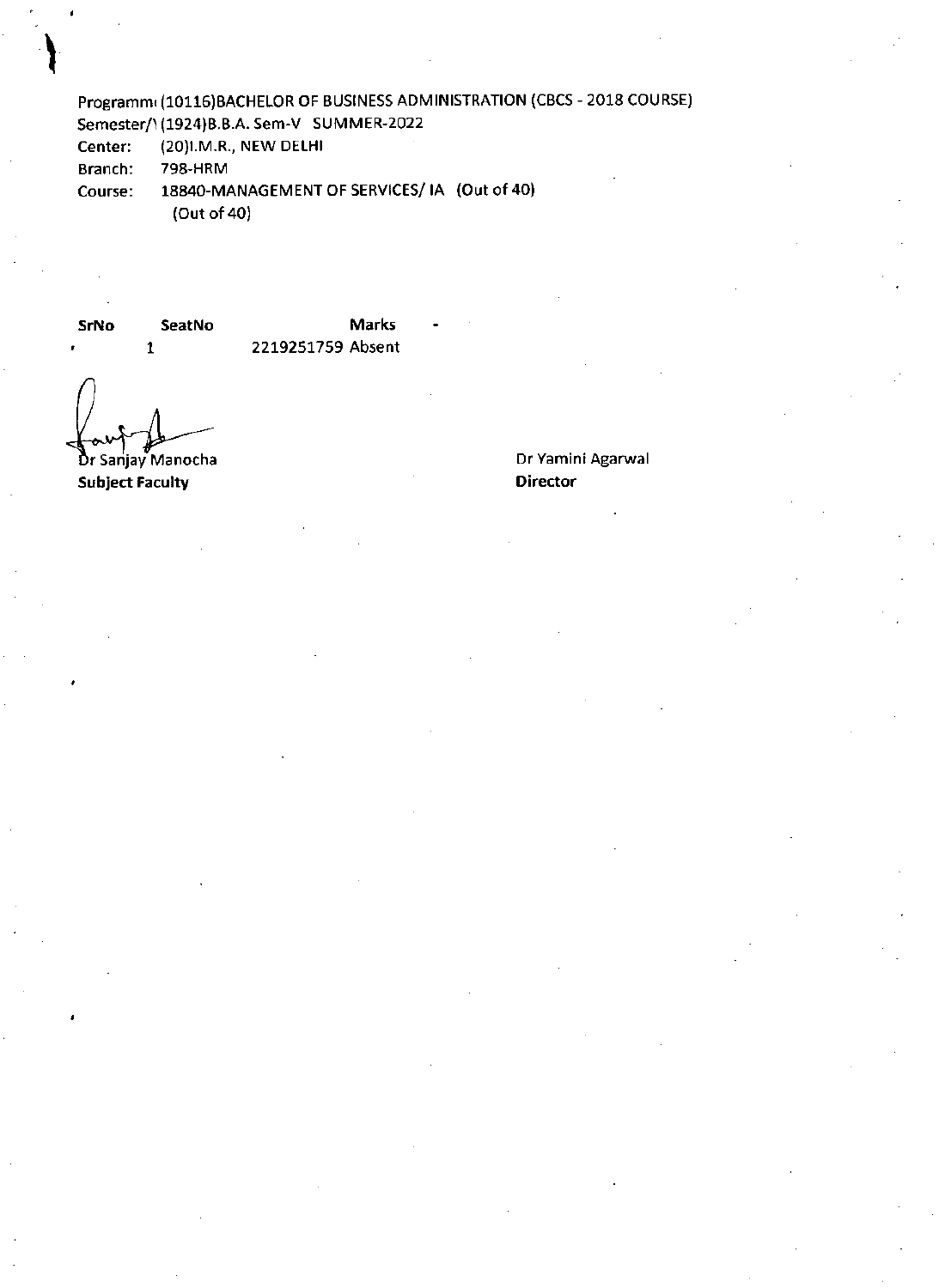# Programm(10116)BACHELOR OF BUSINESS ADMINISTRATION (CBCS - 2018 COURSE)

Semester/1(1924)B.B.A. Sem-V SUMMER-2022

Center: (20)I.M.R., NEW DELHI

Branch: 798-HRM

Course: 18846-TRAINING & DEVELOPMENT/ IA (Out of 40) (Out of 40)

| SrNo | SeatNo     | <b>Marks</b> |
|------|------------|--------------|
|      | 2219251759 | Absent       |
|      | 2219251760 | Absent       |

Dr Pankaj Saini $V^r$  de la contractivitative de la contractivitative de la contractivitative de la contractivitative de la contractivitative de la contractivitative de la contractivitative de la contractivitative de la con Ms Minakshi Sati **W PC BBA Final Year**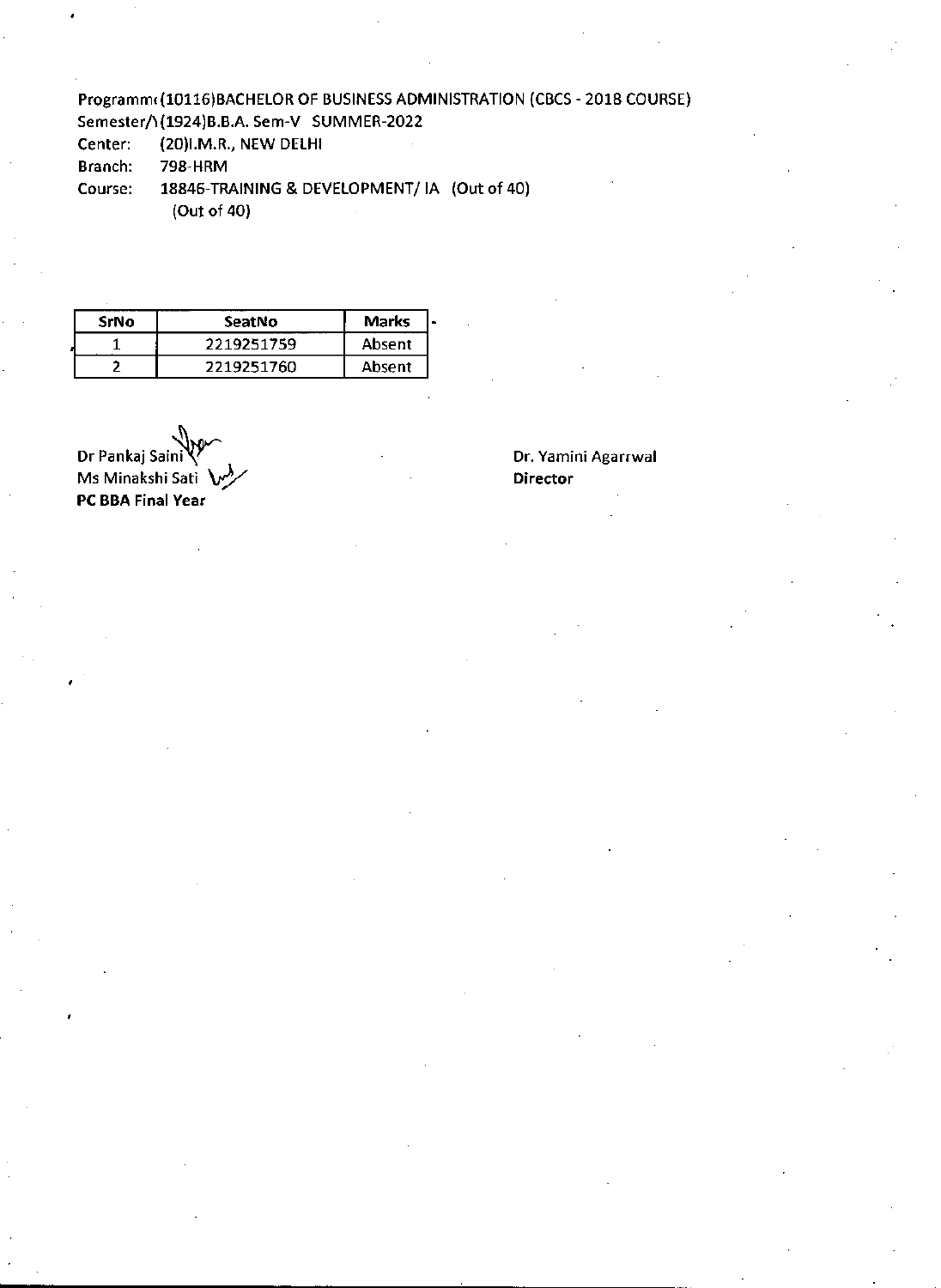# Programm(10116)BACHELOR OF BUSINESS ADMINISTRATION (CBCS - 2018 COURSE)

Semester/)(1924)B.B.A. Sem-V SUMMER-2022

Center: (20)I.M.R., NEW DELHI

Branch: 798-HRM

Course: 18845-PERFORMANCE & COMPENSATION MANAGEMENT/ IA (Out of 40) (Out of 40)

| 'SrNo | :SeatNo<br>.      | lMarks |
|-------|-------------------|--------|
|       | 2219251759 Absent |        |

Dr Pankaj Saini Ms Minakshi Sati r), **PC BBA Final Year** 

Dr. Yamini Agarrwal **Director**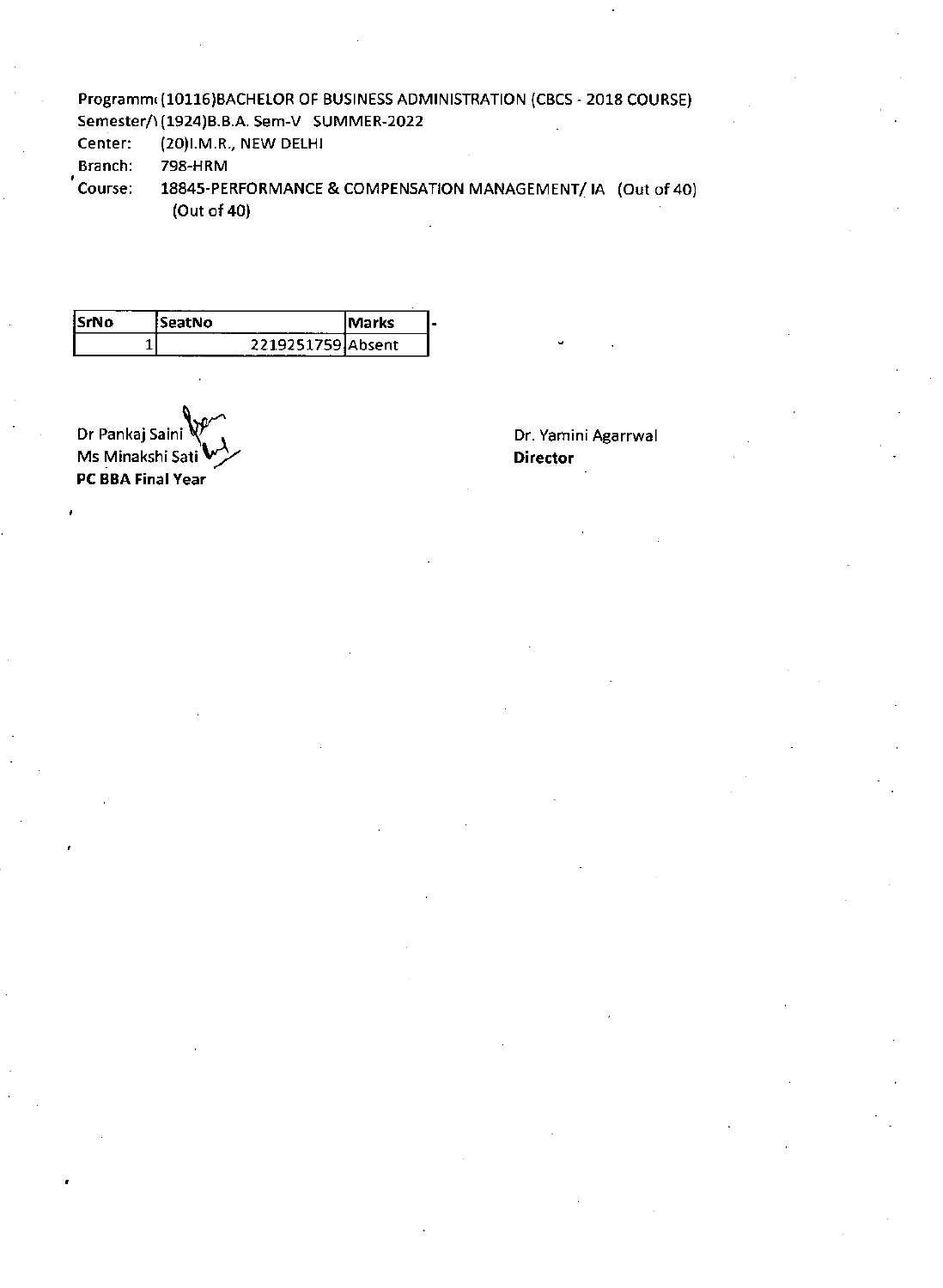Programme: (10116)BACHELOR OF BUSINESS ADMINISTRATION (CBCS -2018 COURSE) Semester/Year (1924)B.B.A. Sem-V SUMMER-2022 Center: (20)I.M.R., NEW DELHI Branch: 796-MM Course: 18858-SOCIAL MEDIA MANAGEMENT/ CONTINUOUS ASSESSMEN (Out of 50)

| SrNo | SeatNo     | <b>Marks</b> |
|------|------------|--------------|
|      | 2219251599 | Absent       |
| フ    | 2219251600 | 26           |
| З    | 2219251601 | Absent       |
|      | 2219251602 | 28           |
|      | 2219251603 | 23           |
| 6    | 2219251607 | Absent       |
|      | 2219251608 | 31           |
| Զ    | 2219251612 | 35           |
| q    | 2219251625 | 23           |
| 10   | 2219251631 | 24           |

Subject Faculty **Director** Director

Ms Vijaya Dr Yamini Agarwal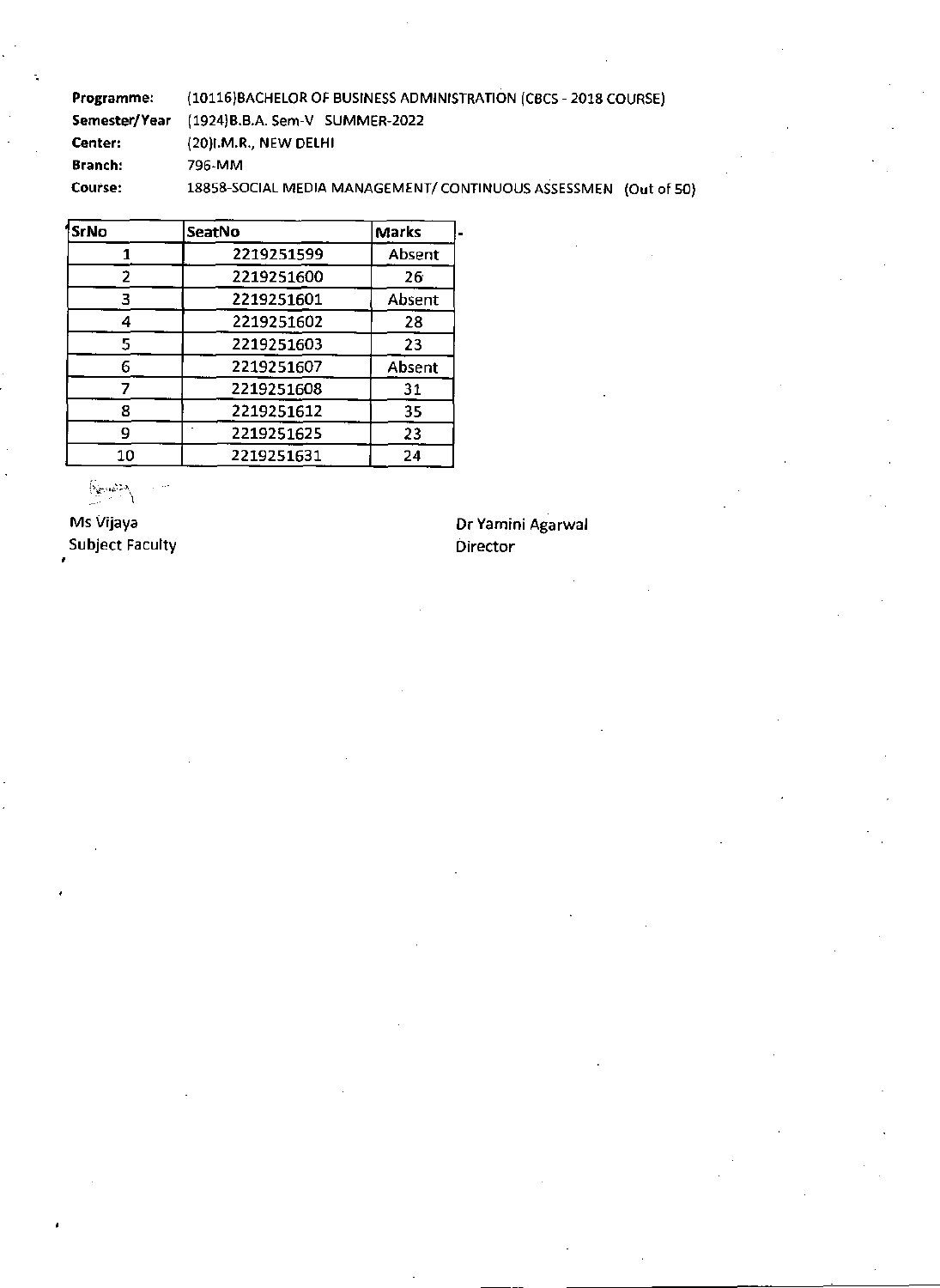### Programm(10116)BACHELOR OF BUSINESS ADMINISTRATION (CBCS - 2018 COURSE) Semester/\(1924)B.B.A. Sem-V SUMMER-2022

Center: (20)I.M.R., NEW DELHI

Branch: 797-FM

Course: 18858-SOCIAL MEDIA MANAGEMENT/ CONTINUOUS ASSESSMEN (Out of 50) (Out of 50)

| SrNo | SeatNo     | Marks  |  |
|------|------------|--------|--|
|      | 2219251712 | ABSENT |  |
|      | 2219251714 | ABSENT |  |

 $\mathbb{R}$  in  $\mathbb{R}$ 

**Subject Faculty Director Acts and Director Acts and Director** 

# Ms. Vijayta Dr. Yamini Agarwal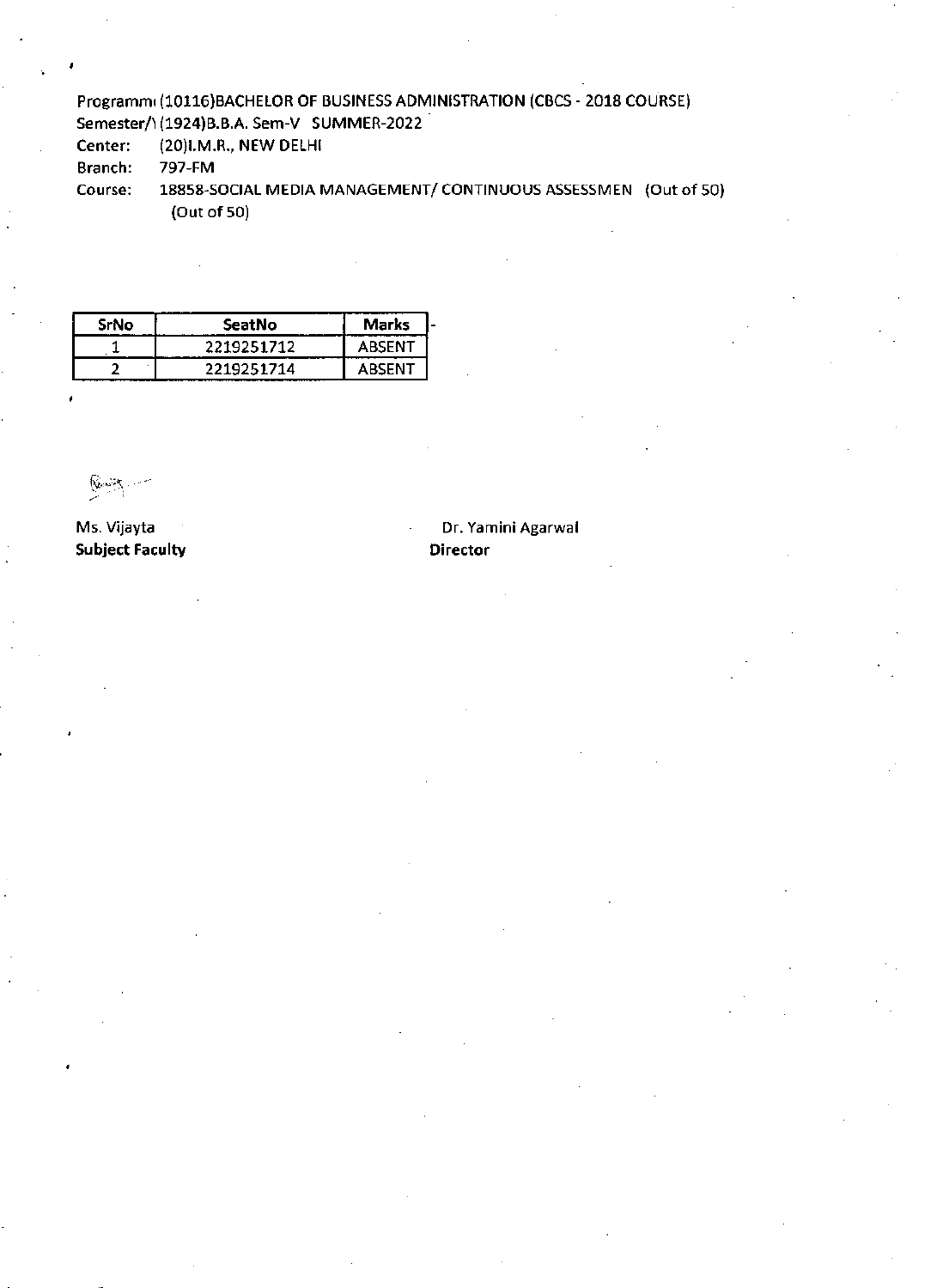#### Programme: (10116)BACHELOR OF BUSINESS ADMINISTRATION (CBCS -2018 COURSE) Semester/Ye (1924)B.B.A. Sem-V SUMMER-2022

Center: (20)I.M.R., NEW DELHI

Branch: 799-IBM

Course: 18858-SOCIAL MEDIA MANAGEMENT/ CONTINUOUS ASSESSMEN (Out of 50)

| SrNo | SeatNo     | <b>Marks</b> |
|------|------------|--------------|
|      | 2219251843 | 27           |
|      | 2219251844 | Absent       |
|      | 2219251845 | Absent       |

ြက္ေ

**ubject Faculty Director** 

Ms Vijayta Dr Yamini Agarwal